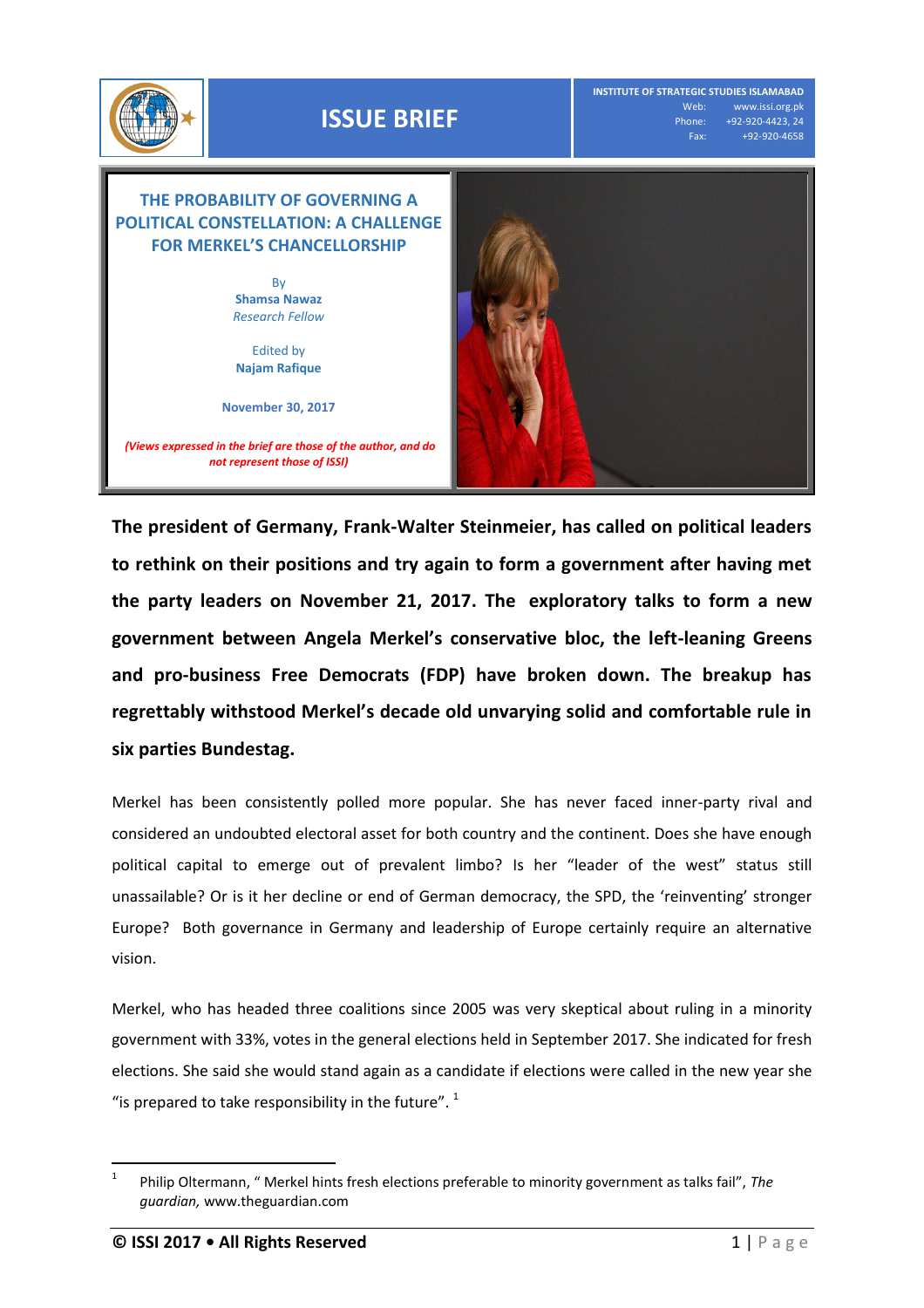The "Jamaica coalition" - a coalition between CDU, CSU and Greens, called thus because the colours of the flag are the same as of Jamaica - was always beset by major differences right from the start of the negotiations, particularly on the issues of asylum and the refugees. It was never going to be easy for Merkel to forge a coalition of the Christian Democrats (CDU), the Christian Social Union (CSU), the Free Democrats, and the Greens.

In fact, the heavy losses suffered by CDU and its Bavarian sister party CSU during federal election were blamed on Merkel's "open door" policy. It had allowed more than [one million refugees](https://www.politico.eu/article/germany-1-1-million-refugee-arrivals-in-2015/) to enter Germany in 2015. As a result, the far-right, anti-migration party Alternative for Germany (AfD) bagged more than 12% of [this year's vote](https://www.theguardian.com/world/ng-interactive/2017/sep/24/german-elections-2017-latest-results-live-merkel-bundestag-afd), and entered the [Bundestag](https://assets.bwbx.io/images/users/iqjWHBFdfxIU/iQAwuwX5W9Ss/v2/-1x-1.png) for the first time with 94 seats. It is now the third largest party in the parliament. $2$ 

Though, Horst Seehofer, leader of CSU aims desperately to roll back the popularity of the far-right AfD. Yet, he perceives the broad coalition would represent a great risk for the political survival of the junior partner. In order to reinforce CSU in Bavaria, he was persistent about [capping on asylum](https://www.theguardian.com/world/2017/oct/09/germany-merkel-agrees-to-200000-refugees-cap-in-bid-to-build-coalition)  [seekers.](https://www.theguardian.com/world/2017/oct/09/germany-merkel-agrees-to-200000-refugees-cap-in-bid-to-build-coalition) He had also opposed family unification during the negotiations.

The Greens also wanted more stringent measures on environment policy to be introduced. They however, expressed their demand for more seats during the negotiations. None the less, neither the centre-left (SPD) - current Merkel's partners in neither the government, nor the FDP is willing to work within a coalition. SDP has already warned that it will not budge from their refusal to enter a new Merkel administration.

Christian Lindner of the Free Democrats was the most innovative in his proposals. He wanted the new government to embrace digitization, modernize asylum laws, and introduce a long overdue tax reform. He also wanted to phase out the special ["Soli" \(solidarity\) tax](http://www.dw.com/en/taxpayers-demand-end-to-soli-tax-to-boost-eastern-german-economy/a-41315805) for eastern German states that was introduced after reunification. Lindner said, "It is better not to rule than to rule the wrong way."<sup>3</sup> He believes that the parties involved had missed several self-prescribed deadlines to resolve differences on migration and energy policies, and had "no common vision for modernization of the country".<sup>4</sup>

Despite demonstrations of her competency in the past three German governments, Merkel has so far failed to build a new government even with the Jamaica coalition. In fact, at times unlike

l

Jon Stone, "German elections: Far-right wins MPs for first time in half a century", *Independent,*  http://www.independent.co.uk

<sup>3</sup> "Merkel in trouble as coalition talks breakdown", *Straits Times (ST),* November 21, 2017, http://www.straitstimes.com

<sup>4</sup> Ibid.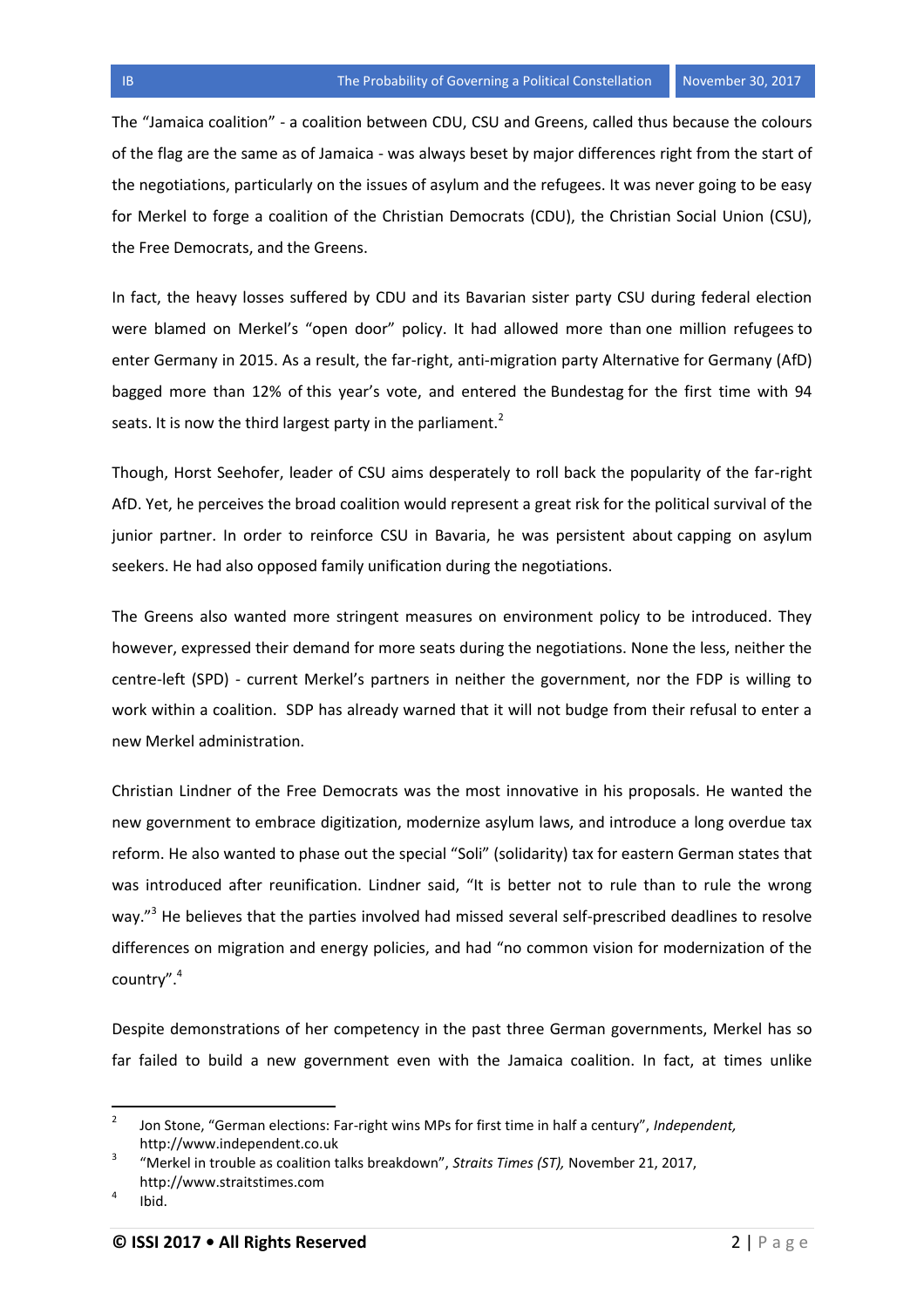Merkel's passive patience, cobbling together a government that would secure her a fourth term appeared to be more important to her than the policies that government would produce. Rest of the political parties was also seen more delved into coalition-like negotiations instead of finding a common vision to address the political instability.

On the other hand, the dilemma in the German politics according to the weekly newspaper Die Zeit is paradoxically overarching. The members of the Christian Democrat (CDU) who have been openly critical of her course during the refugee crisis have praised Merkel's conduct during the coalition talks. "Angela Merkel is prepared to stay. And her party is as united in supporting her as it hasn't been in ages,"<sup>5</sup> it reported. Similarly, some of the members of the SDU are more open about the idea of "grand coalition" than their leader Martin Schulz. Wolfgang Schäuble, the former finance minister, has openly nodded towards the Social Democrats and appealed to all parties to take a constructive role in solving the deadlock. "Europe and many other states in the world are waiting for us",<sup>6</sup> said Schäuble, who is president of the German parliament. The negotiators of CDU and Green have stressed on the common ground that had emerged between the two parties during the weeks of talks and have focused their criticism on the FDP leader.

As expected, Minerva Merkel, the rock, pragmatic towards Russia, tough towards Greece, welcoming to refugees, tightfisted with money, did not add her impulses to the talks. She strongly believes that "power is the ability to shape things.... and I like shaping things".<sup>7</sup> She is left with fragmented politics of Germany having three options:

- i. Mrs Merkel might try to form a grand coalition with the Social Democrats (SPD). SPD has so far precluded this option to restore Merkel, which they did as earlier from 2013 to 2017, as the junior partner. The SPD decided to go into the opposition after a desolate election result last September.
- ii. A minority government is formed by Merkel with a coalition with another party. There still would be no guarantee of stability since a minority government supported by the SPD alone is less likely to work. The only way it can work is perhaps with the support of the SPD, the Greens, and the FDP combined.

l

<sup>5</sup> Philip Oltermann, "Germany's President to urge Green and FDP to restart talks", Nov.21, 2017, *The guardian,* www.theguardian.com

<sup>6</sup> Ibid.

<sup>7</sup> Philip Oltermann, "German elections left Merkel isolated but it is too soon to right her off", *The guardian*, September 25, 2017. www.theguardian.com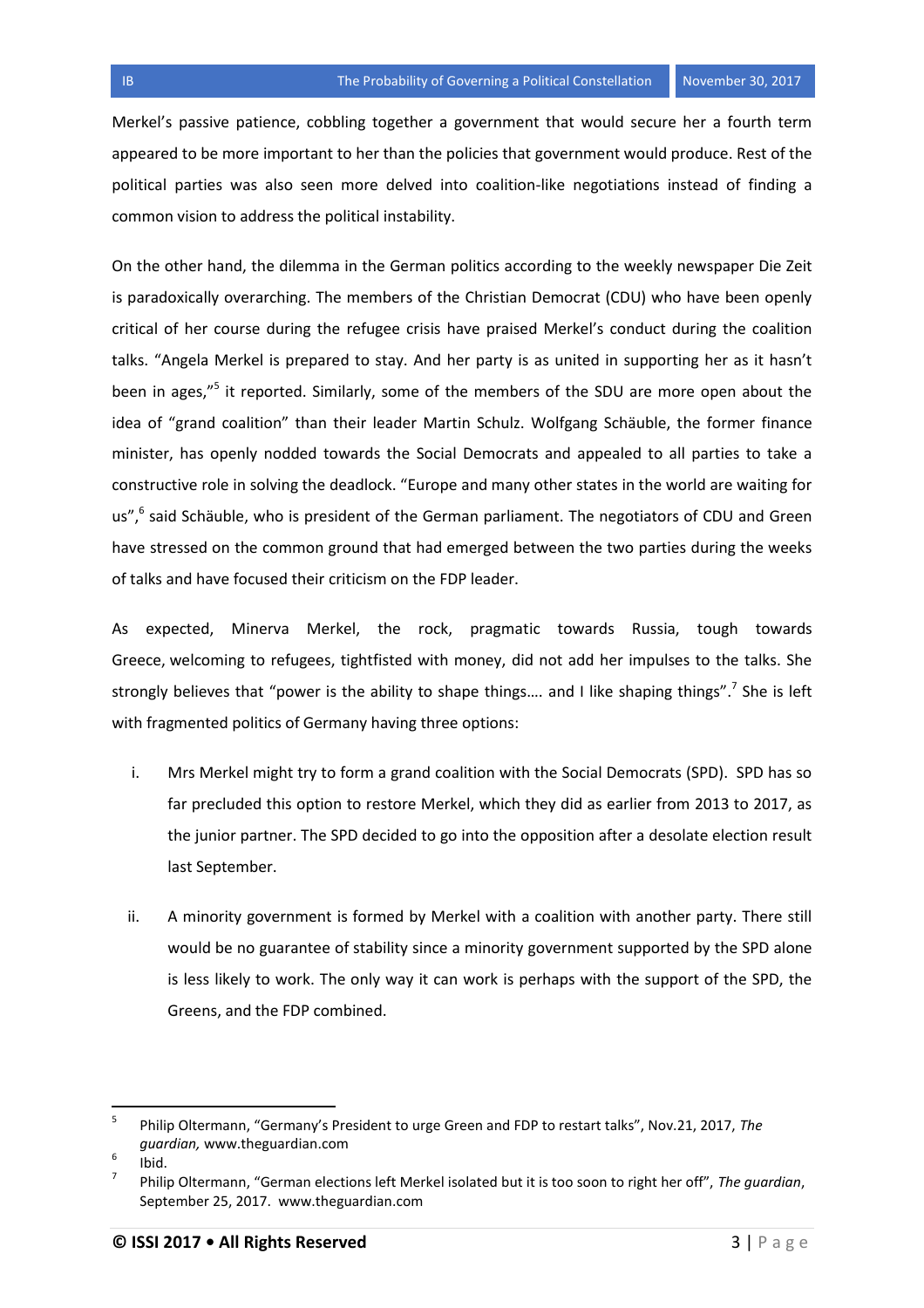iii. Or new elections might eventually be called. Merkel has herself indicated for snap elections in spring 2018.

In any case, reverberations are likely to grow severe for Germany and Europe both. In Germany's constitution, the president has to nominate a chancellor for approval by the German parliament, the Bundestag. Only when no stable government can be formed after three rounds of voting, snap elections are called for. So far, it's hard to see Merkel's conservative block or the other parties, with the exception of the AfD, relishing such a prospect.

Merkel's possibility of yielding dynamic results if fresh elections are called is also very dim. Snap polling on November 13, 2017, indicated a broadly similar outcome to the September vote, with only the Greens profiting from the events of the last month: a survey by polling institute Insa has the party on 12%, up from 8.9% in September.<sup>8</sup> Merkel's critics inside her own party are silent about their leader's future. Further, it is less likely that her alternative from within the party would be as moderate.

Merkel herself would not walk away from this challenge since it would not sync in with her approach to politics. This leaves the pressure on the SPD to agree to another grand coalition. Such a grand coalition would be led by Merkel. In order to maintain the stability, Merkel would have two options for policy initiatives: to keep the government stable in crisis. This would require her to reinvigorate the German democracy through her leadership. If the CDU polls below September 2017, then Merkel might not even survive to form the next government and post-Merkel era would trigger. German politics has largely been about consensus and stability.

This twilight of Merkel's political career looks quite similar to Thatcher, Kohl, González, de Gaulle, who governed successfully for a decade, Mrs. Merkel has been the best Western leader of the twenty-first century; one who has maintained an appearance of modesty. Unlike different careers in arts or business, the political life usually ends in failure. Whether Merkel would manage to exit gracefully at the right moment, particularly amongst the new political winds when young, charismatic political leaders, such as French President Emmanuel Macron; or new political party formations that present the "outsider" label, such as the AfD and the Czech ANO Party would thrive or not is to be seen.

On the other hand, this is an important moment for Europe as well since the projects of the eurozone, security, migration, Vladimir Putin's growing interests, relations with Turkey, democratic

 $\overline{a}$ 

<sup>8</sup> Paul Carrel, Gernot Heller, "Merkel signals readiness for new elections after coalition talks fail", *Reuters*, November 19, 2017. www.reuters.com